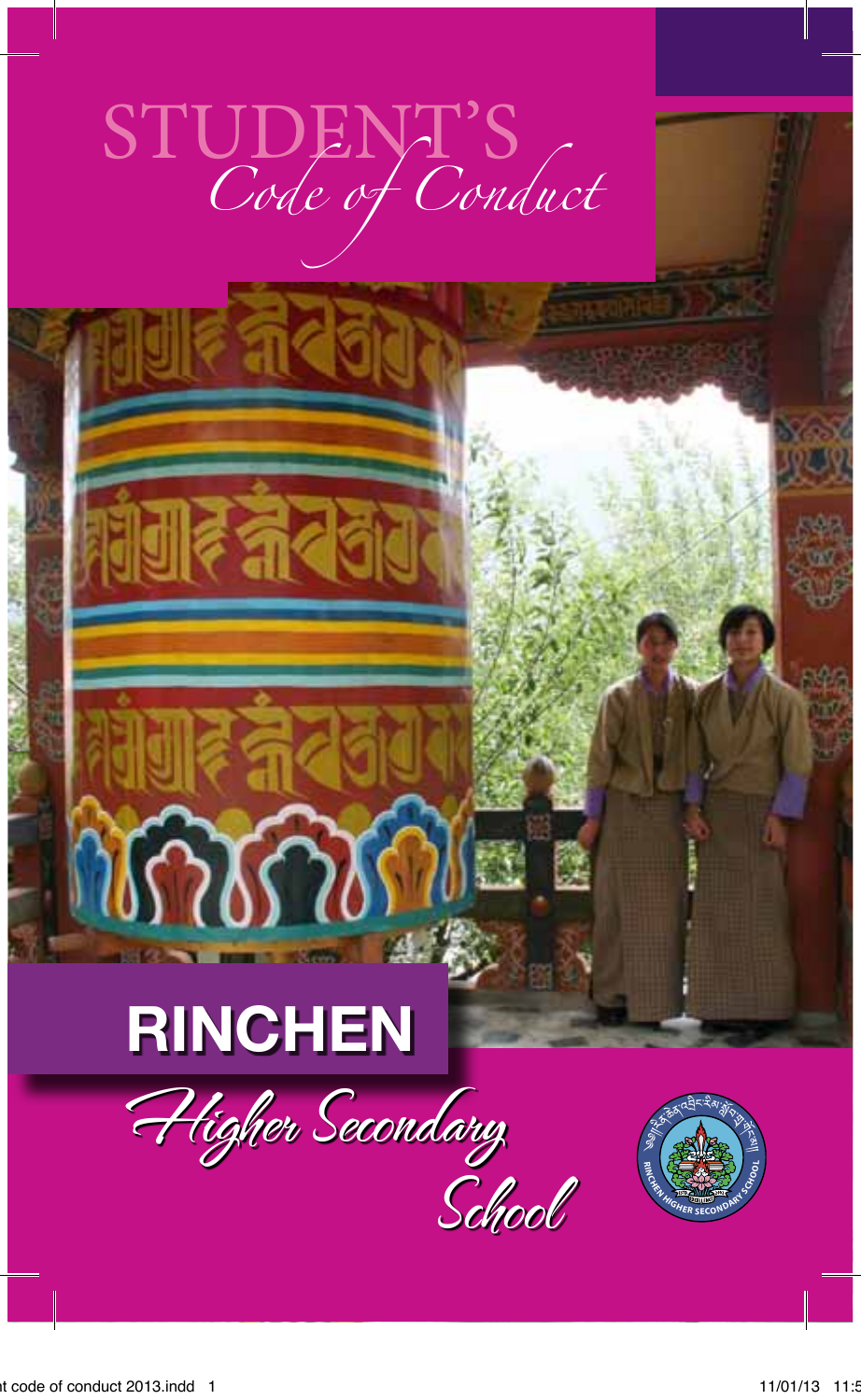"Certain amount of opposition is a great help to a man, it is what he wants and must have to be good for anything. Hardship and opposition are the native soil of manhood and self reliance." - John Neal

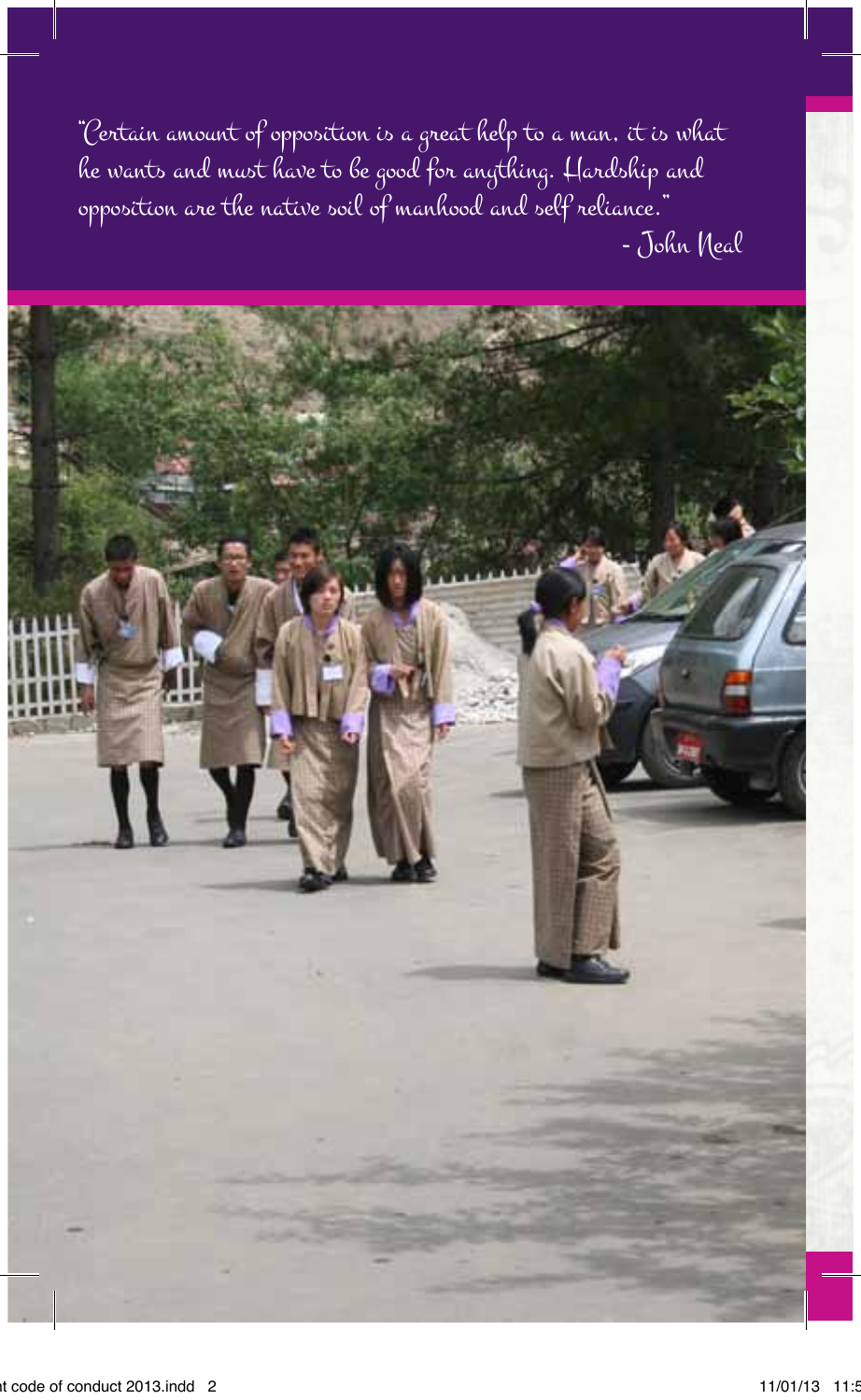# **Table of Contents**

| Rationale                                       | $\overline{4}$ |
|-------------------------------------------------|----------------|
| <b>Shared Responsibility</b>                    | 4              |
| <b>Beliefs</b>                                  | $\overline{4}$ |
| Desired School Climate                          | 6              |
| Principles Of Liability                         | 8              |
| Section I - Academic Expectation                | 9              |
| Section II - Use Of Dzongkha And English        | 10             |
| Section III - Respect For Others                | 10             |
| Section IV - Dress And General Deportment       | 11             |
| Section V - Property And Environment            | 11             |
| Section VI - Movement In And On School Property | 13             |
| Section VII - Personal Honesty                  | 13             |
| Procedures For School Trail                     | 14             |
| <b>Classification Of Offence</b>                | 14             |
| <b>Graduated List Of Sanctions</b>              | 15             |
| <b>Offence Category With Sanctions</b>          | $16 - 21$      |
| Conclusion                                      | 21             |
| Undertaking                                     | Annexure A     |

RINCHEN HIGHER SECONDARY SCHOOL **3**

Æ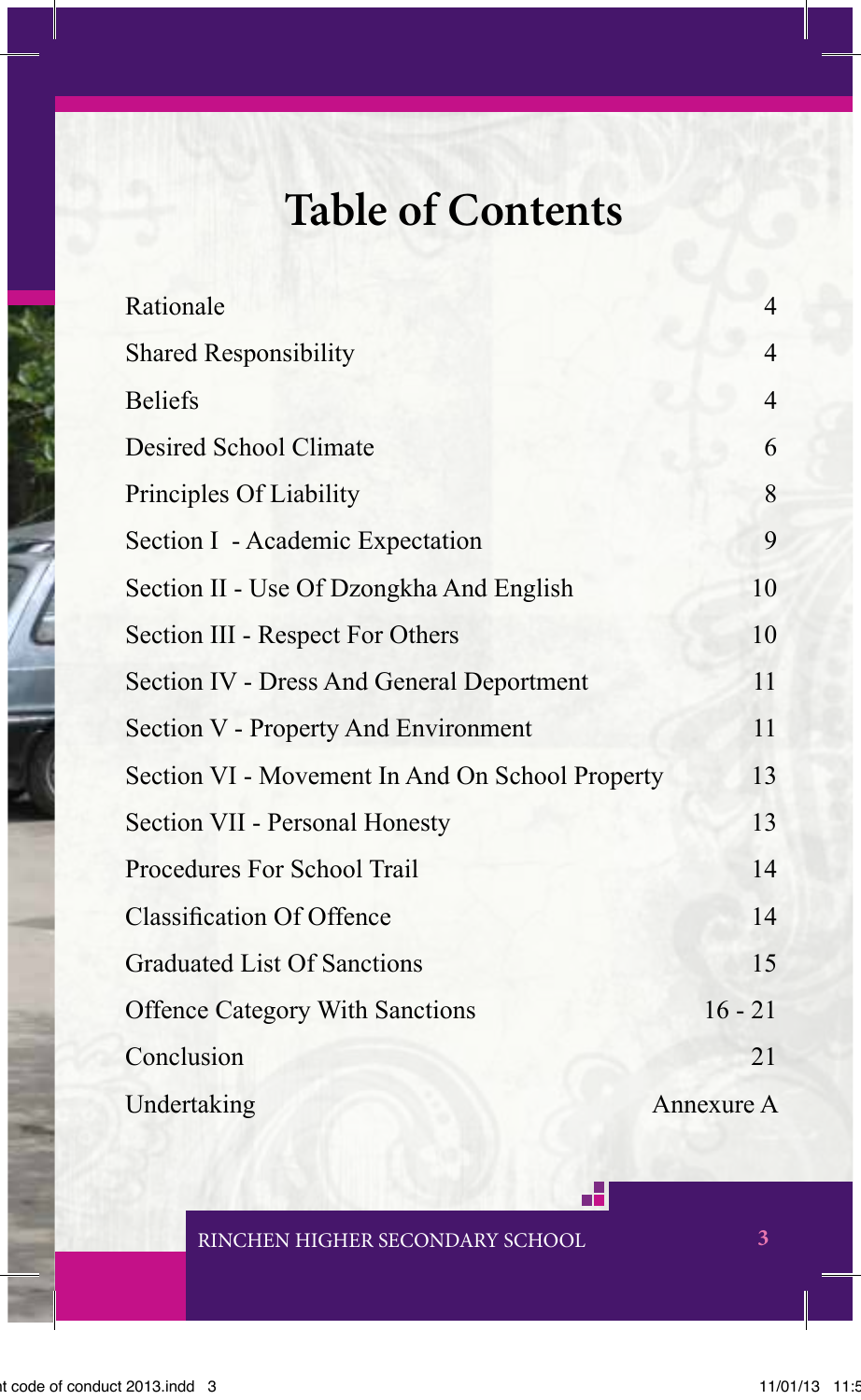

# **Rationale**

The purpose of this code of conduct is to promote behaviour that respects the rights of all the students and the staff. To study and work in positive, safe, orderly and caring learning environment. We would like to protect the school community from the forces that do not promote education, perpetuate good actions, and correct those who have gone wrong. Guilty shall not escape and innocent shall not suffer. We shall secure justice to ourselves and our posterity. Order, organization and safety are essential when a large number of individuals

share common work space. We must develop and maintain a high quality learning environment where the right of each person for a secure, supportive school atmosphere is protected.

# **Shared Responsibility**

Under the leadership of the school principal, responsibility for the effective implementation of this code of conduct is shared by school proprietor, staff, students, parents and the community.

# **Beliefs**

1. Students must know what is expected of them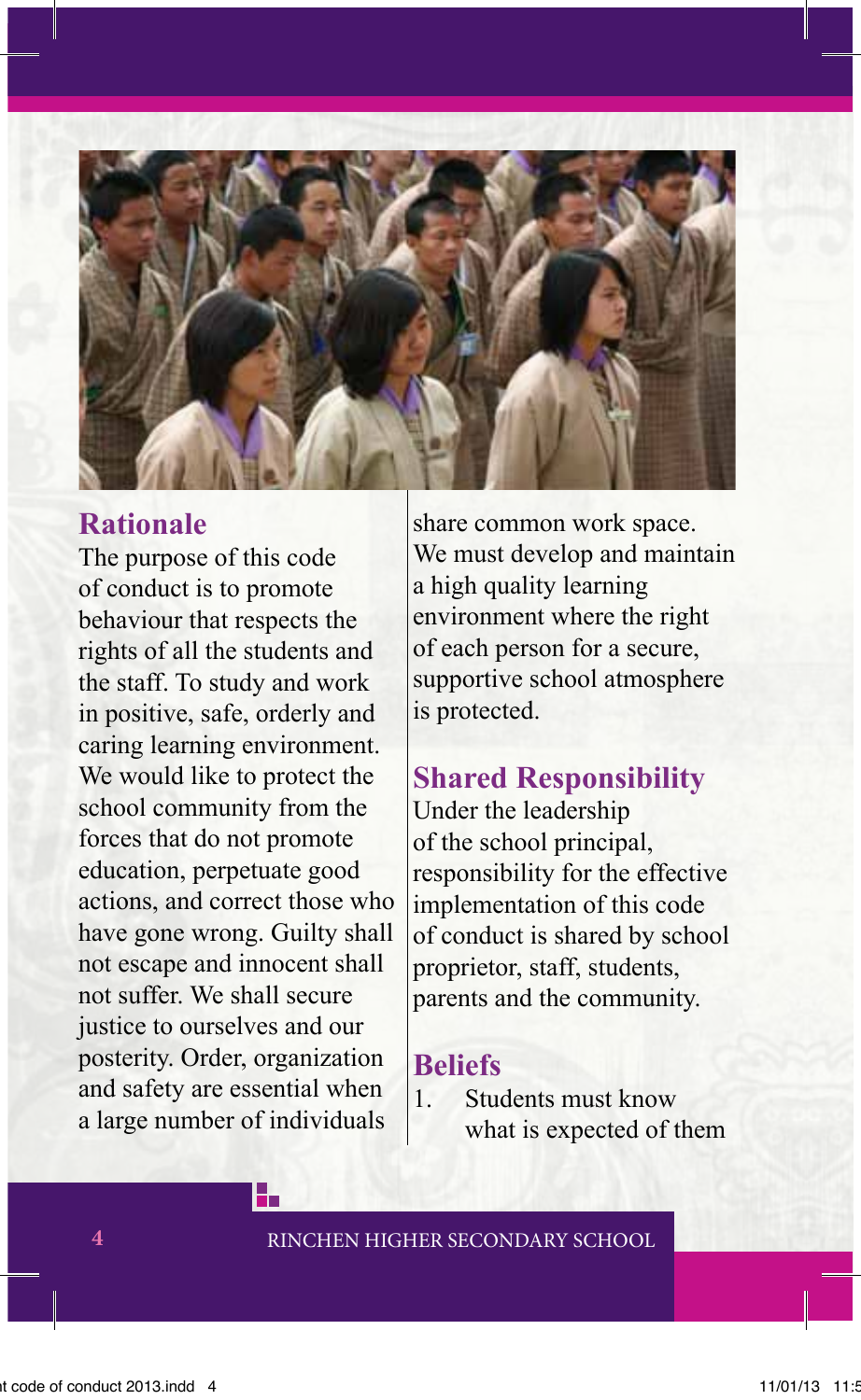and accept responsibility for their choices and actions.

- 2. Teachers have responsibility for managing conduct effectively in the classroom and for giving consistent support to the implementation of the student Code of Conduct.
- 3. Parents must be aware of the school's expectation for the student conduct and work constructively with school to promote positive student behaviour in the best interest of the child.
- 4. Administration should provide firm, equitable, highly visible support and leadership to the implementation of the student code of conduct.
- 5. Administration must employ effective routines to obtain information and to communicate clearly

with all partners in adjudicating the discipline issues.

6. Teachers must collaborate with students in developing and clearly communicating classroom standards for conduct.

7. Teachers must provide relevant, effective instruction supported by sound discipline strategies to minimize behavioural problems.

- 8. Teachers are responsible for supporting the equitable, timely and appropriate application of school-wide standards of conduct.
- 9. Students have the right to be informed about conduct standards and consequences and have the right to due process (hearing, etc).
- 10. Students have the essential right to be treated with respect and dignity.
- 11. Students have the right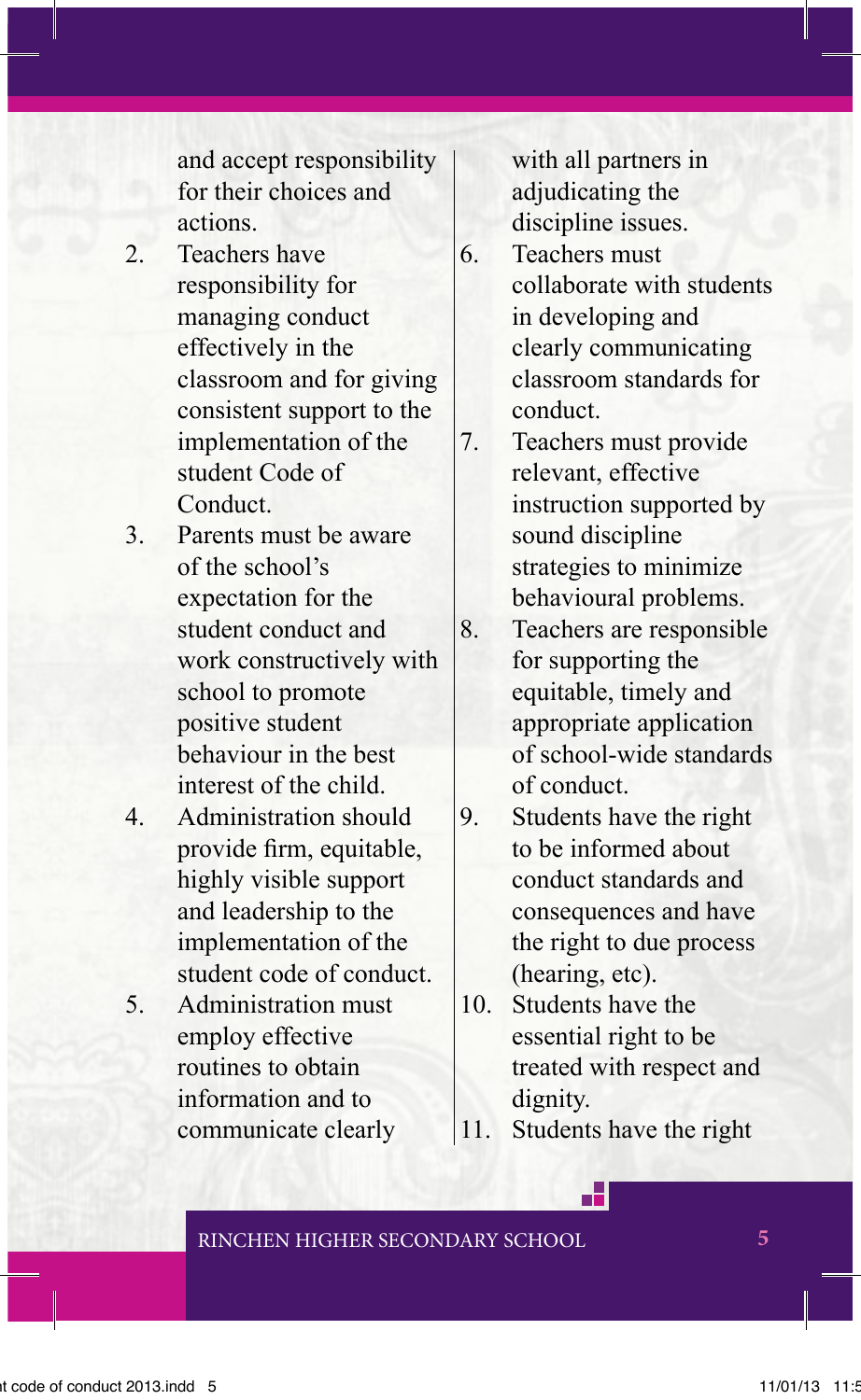to give input concerning conduct codes and consequences.

- 12. Classroom rules and consequences should be developed jointly by teachers and students at the beginning of the school year. These rules should be clearly communicated and reviewed regularly and should conform to School Policy.
- 13. Zero Tolerance means that an infraction will always be dealt with through appropriate consequences.
- 14. Zero Tolerance essentially applies to all of the behaviour categories contained in the student code of conduct.

# **Desired School Climate**

# **Staff – Student relationship**

- Mutual respect and trust
- Students feel cared for and secure at all levels
- Dzongkha and English is spoken
- Open communication exists
- Friendly and professional relationships prevail
- Teachers are approachable and friendly
- Active listening is practised by staff and students

# **Student-Student relationship**

- Respect for all is obvious
- Empathy, encouragement and politeness observed
- Students speak in Dzongkha and English to each other
- Bonds, supports exists between age levels
- Peer mediation program is in place
- Reduction of conflict and inappropriate language

# **How school discipline is handled**

- Strong administrative presence
- Inappropriate behaviour is always dealt with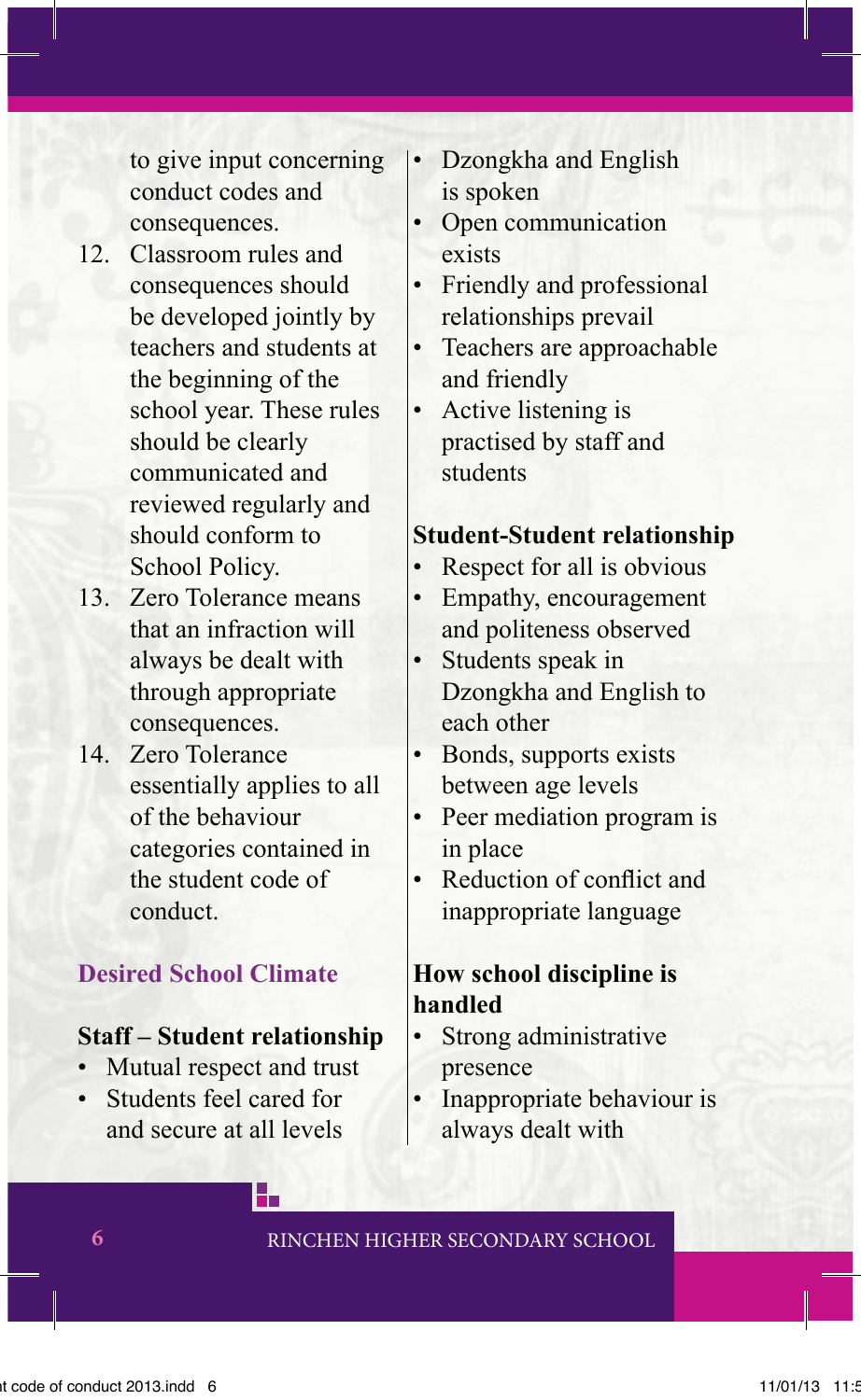- Consistency and teamwork used (teachers, administration, parents)
- Focus on improving behaviour
- Equity and justice are fundamental principles
- Consequences rather than punishments are used
- Effective strategies used at all levels

# **Relations between school staff and parents**

- Honest, open, two-way communication prevails
- Welcoming and friendly atmosphere in the school
- Partnership and teamwork with parents are common
- Parents are assured that school is a safe and secure place
- Home conditions are considered when disciplining the students
- Flexible and frequent communication occurs with homes
- Mutual focus on student needs (home and school)

# **Teachers' collaboration and relations**

- Consistency and mutual trust emphasized
- Teacher support teams in place to deal with conduct problems
- Professionalism and confidentiality followed
- Frequent sharing of strategies and resources
- On-going open communication about student needs
- Proactive and shared approaches to discipline employed

# **How crisis and problems are handled**

- Effective crisis management team and plan in place
- School wide preparation and communication
- Decision follow consultation and collaboration
- Strong and shared leadership exists
- Focus kept on student welfare
- Calm, confident and supportive atmosphere prevail.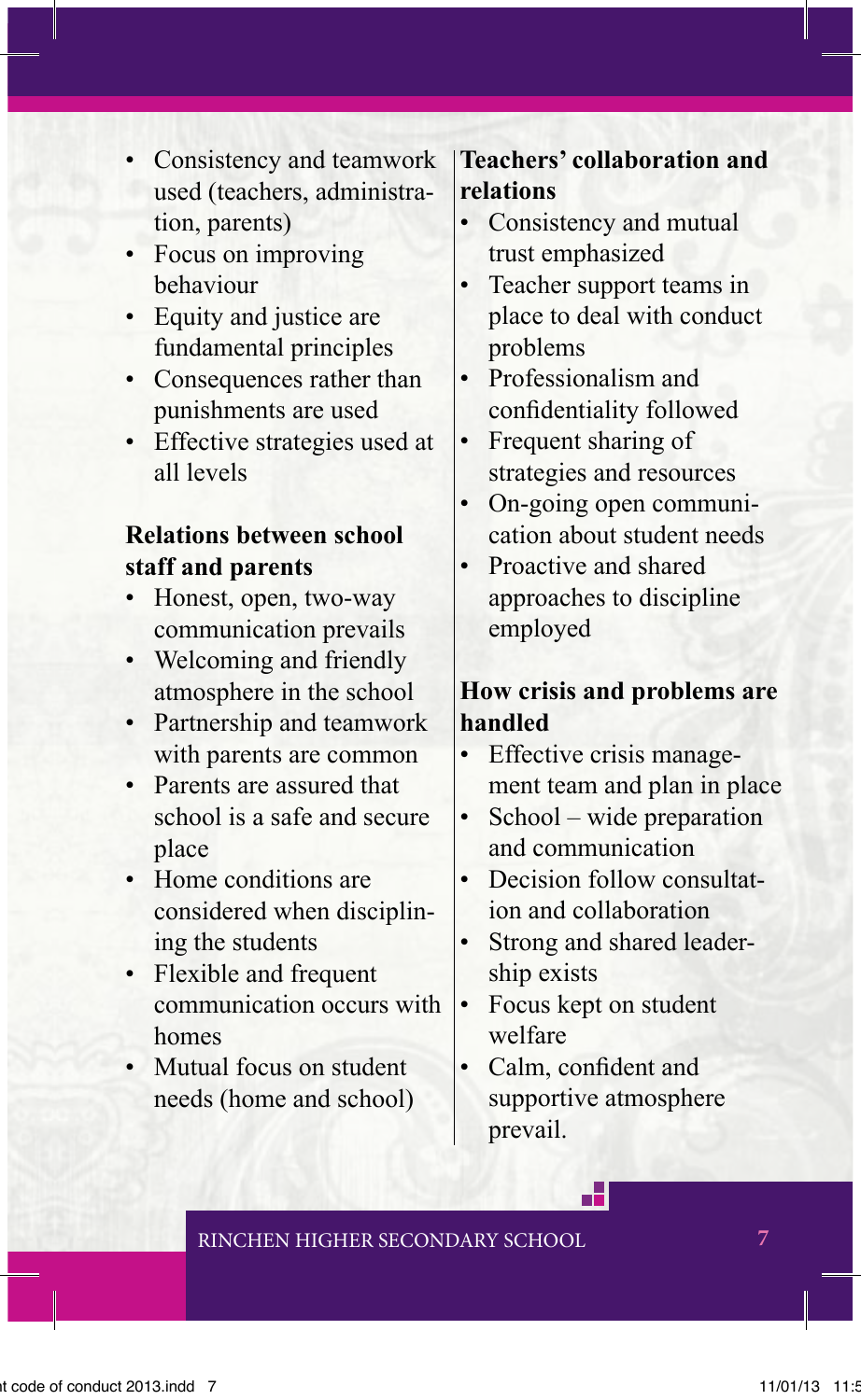# **What you see, hear, experience in the school**

- Students' happiness and academic excellence are apparent
- Pleasant, comfortable, spirited, friendly, and orderly climate exist
- Genuine mutual respect at all levels
- Celebration and pride in accomplishments are observable

# **General Principles of Liability for any Sanctions**

Students shall be liable for sanctions under the code of conduct if:

- 1. an act is committed voluntarily not as a result of any reflex or convulsion
- 2. an omission is voluntary
- 3. any possession is a voluntary act
- 4. an act is purposely done when a child's objective is ulterior
- 5. an act is knowingly done when a child knows the result of his/her action



- 6. an act is done recklessly when a child disregards substantial and unjustifiable risk
- 7. an act is negligently done when a child should have been aware
- 8. an act is done culpably, knowingly and willfully
- 9. the offence is the cause and the sanction is the consequence
- 10. any child in accomplice is liable too
- 11. if a child, in the process of prosecution, is found to be guilty of more than one offence, he/she shall be liable for each offence in a single trail.
- 12. the school, while deciding upon the sanctions, shall consider:
	- a. severity of the offence
	- b. offender's past offence record
	- c. potential threat to the school organization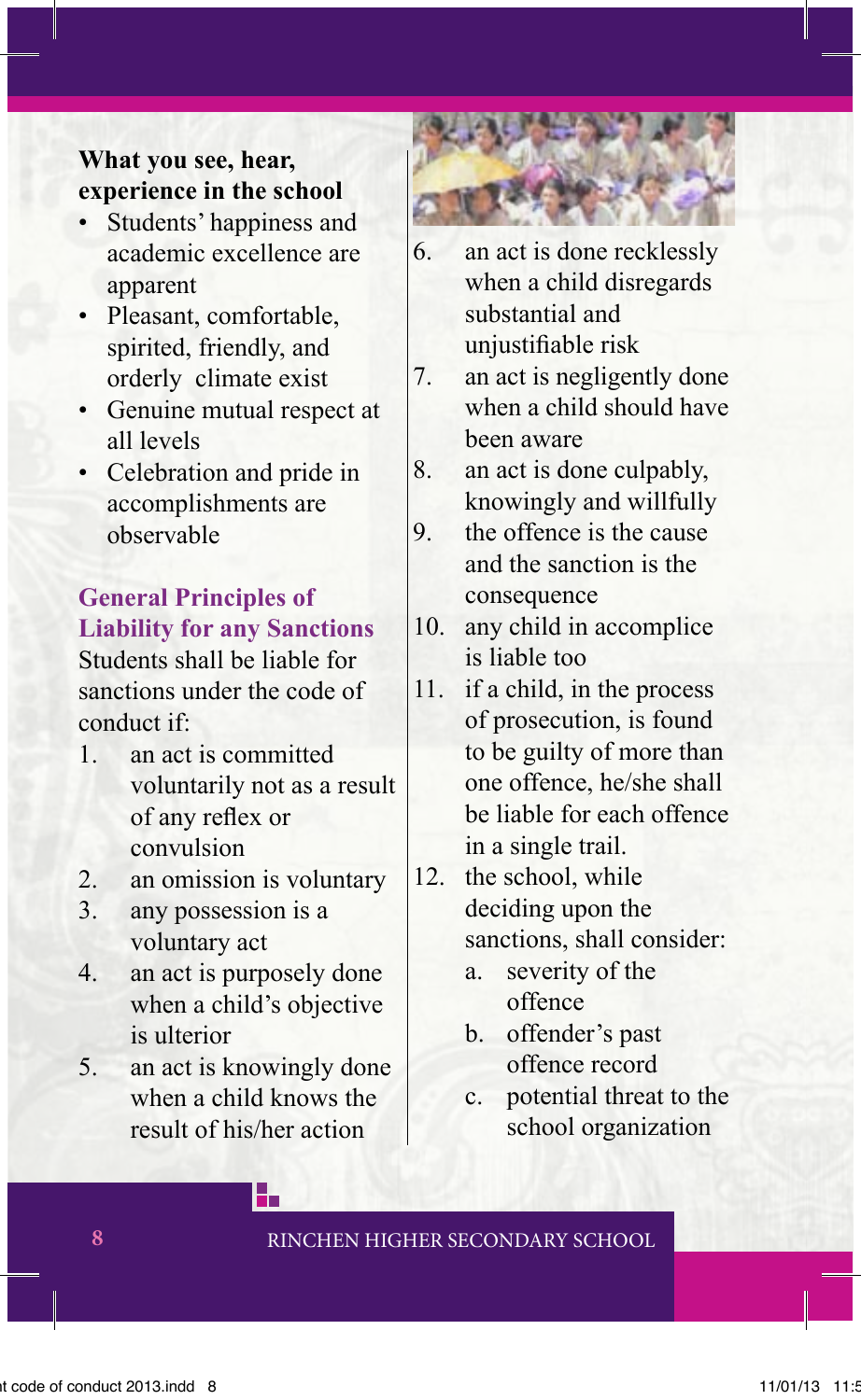# **However, students shall not be liable for any sanctions if:**

- 1. an act is done innocently and unknowingly
- 2. an act is done under compulsion and coercion
- 3. an act is done on the consent of the victim (depending on the capability of the victim)
- 4. an act is done as entrapment defense
- 5. an act is committed in order to prevent further harm/offence
- 6. an act is committed while executing the school duty
- 7. an act is executed through superior's order
- 8. there was a mistake in the school system
- 9. an act is committed as self defence and protection of school property
- 10. use of force on a wrongful obstructor will be justified
- 11. use of force for care, discipline and safety of another will be justified

# **SECTION I Academic Expectations**

# **A. School Work**

**Expected Behaviour:** To ensure success in learning, we are expected to complete all the class assignments, homework and tests on time and to the best of our ability. We are expected to be appropriately prepared for all the classes with necessary supplies, books, sports kits, etc.

# **Reasons for Expected Behaviour:**

Effort and personal commitment are keys to success. Giving our best efforts sets example for others and leads to pride in achievement and further success.

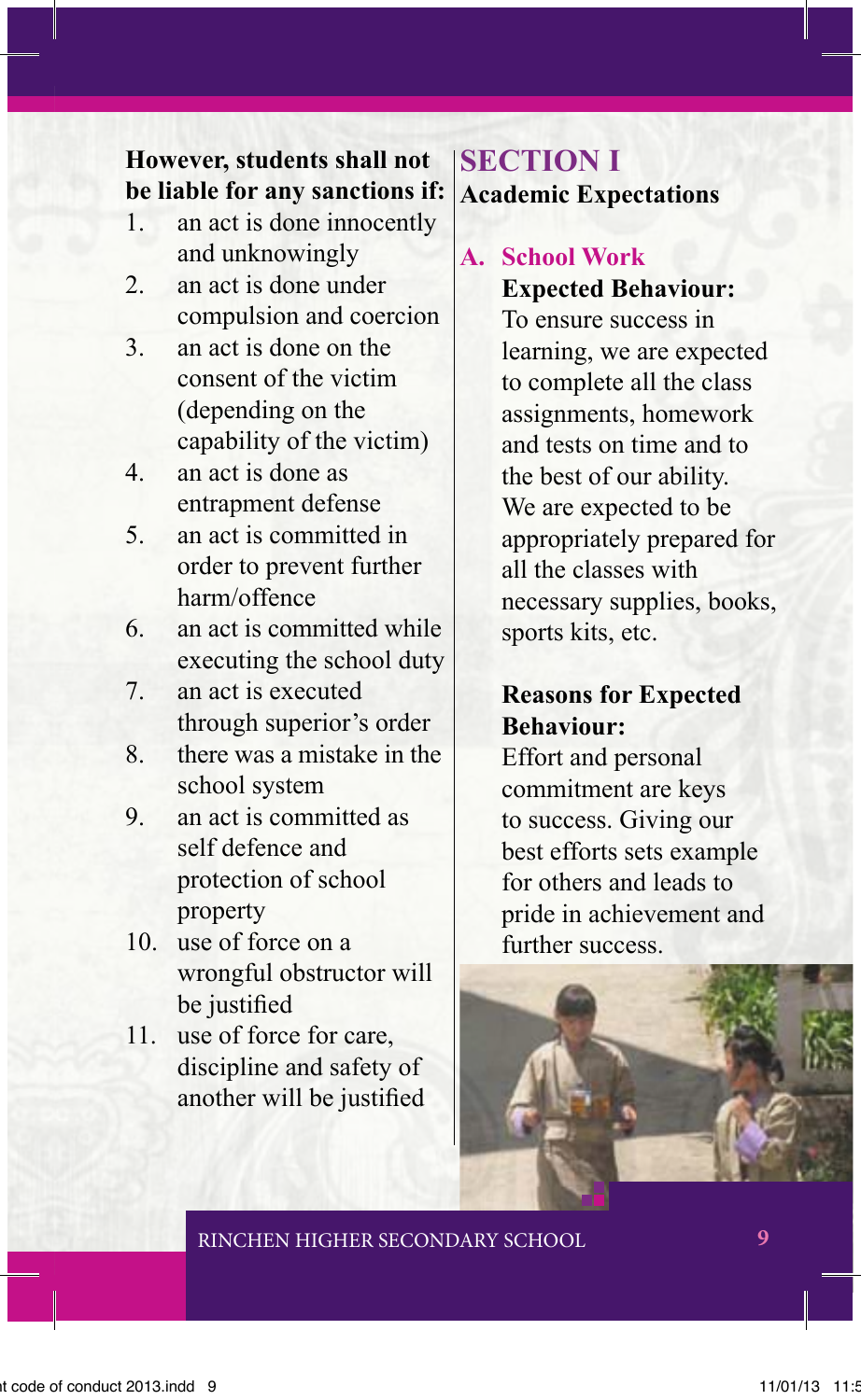# **B. Attendance, Absenteeism, Late Arrivals:**

**Expected Behaviour:** We shall report to class promptly each day, ready, willing and able to work. If for any reason we arrive late for the class we shall report to the office before going to the classroom. Absenteeism requires a written excuse from the parent or guardian.

# **Reasons for Expected Behaviour:**

Punctuality is a form of courtesy towards our teacher and classmates. Punctuality is a learned skill in making good use of time at home and at school. If we are late, we disrupt the class when we enter. Students who miss a great deal of time are certain to encounter difficulty in keeping up their school work. In order for us to achieve

our maximum potential, REGULAR ATTENDANCE IS ESSENTIAL.

# **SECTION II Use of Dzongkha/English**

Expected Behaviour: We are expected to speak Dzongkha/English at all times in school, on the school play grounds and during extracurricular activities.

# **Reasons for Expected Behaviour:**

In order to improve our use of Dzongkha/English in speaking, reading, and writing we must use every opportunity to practice and preserve our language/English. Our success in our studies is based on our effective use of these languages.

# **SECTION III Respect for Others**

# **Expected Behaviour:** We will treat each other with respect and dignity. We will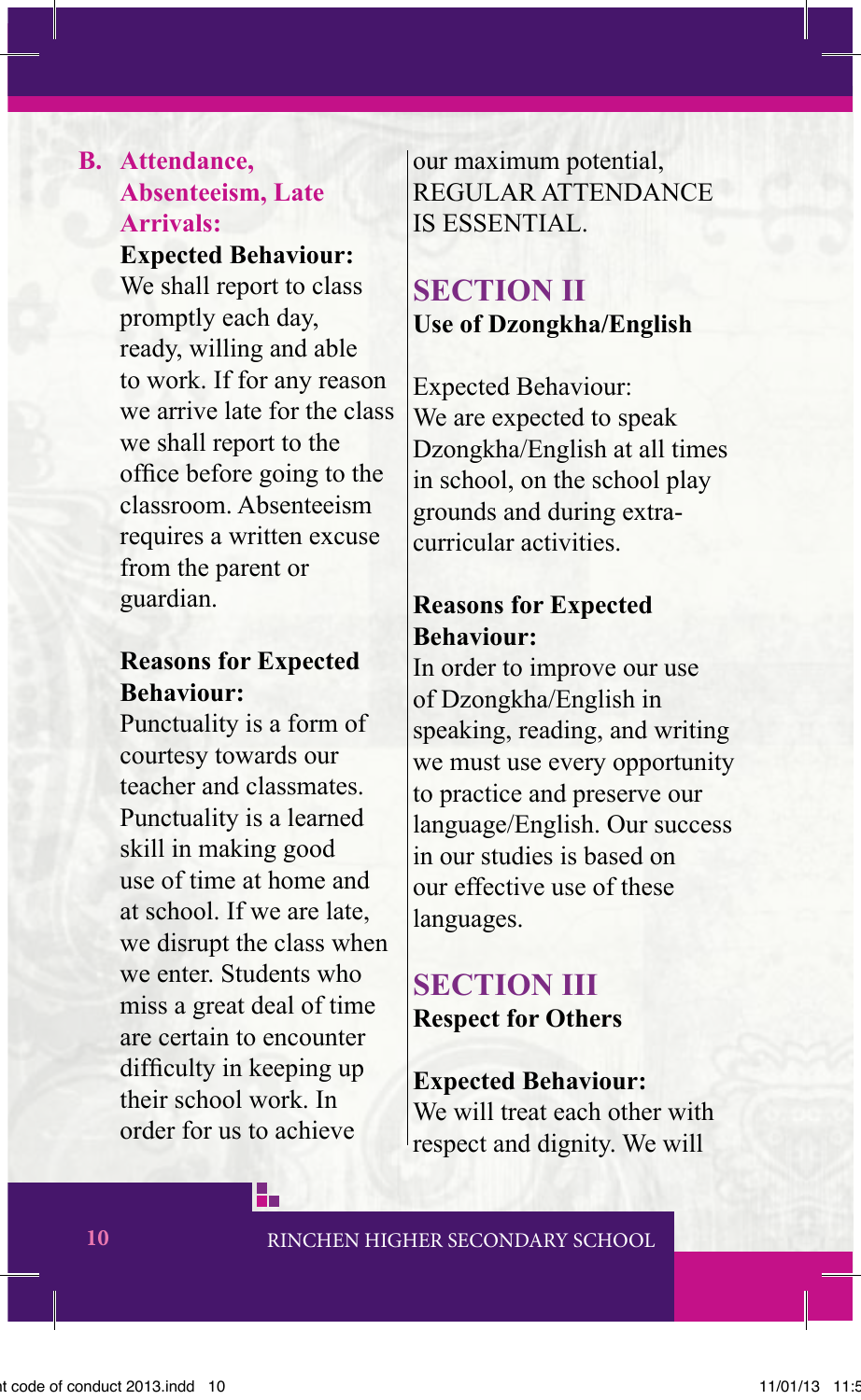strive to make our school a safe, secure and comfortable place of learning for all. Fighting, pushing, tripping, kicking, biting, rough play, intimidation, bullying and inappropriate use of language are not acceptable forms of behaviour.

# **Reasons for Expected Behaviour:**

Every person has the right to safety and respectful treatment. Getting along well with others is an important life skill. Hurting others, physically or emotionally usually leads to further conflict and disruption of the school learning environment.

# **SECTION IV**

**Dress and General Deportment**

# **Expected Behaviour:**

We are expected to dress in clean school uniforms in all the school functions. Dresses should be worn appropriately at all times. Clothing with

offensive words, pictures or clothes that promote drugs, alcohol, tobacco or sexual messages are considered inappropriate. Wearing of clothing that is unsuitably revealing is not permitted.

# **Reasons for the expected behaviour:**

Our appearance reflects our good judgment and our respect for the place where we learn and work together. Our dress is also a reflection of our respect for ourselves and for the feelings of others.

# **SECTION V Property and environment**

# **Expected Behaviour**

We will respect the personal property of ourselves & others, school property & the environment (including classrooms, hallways, stairways, bathrooms, playfield, library, staffroom, equipment, technology, textbooks, supplies, plantations and orchard)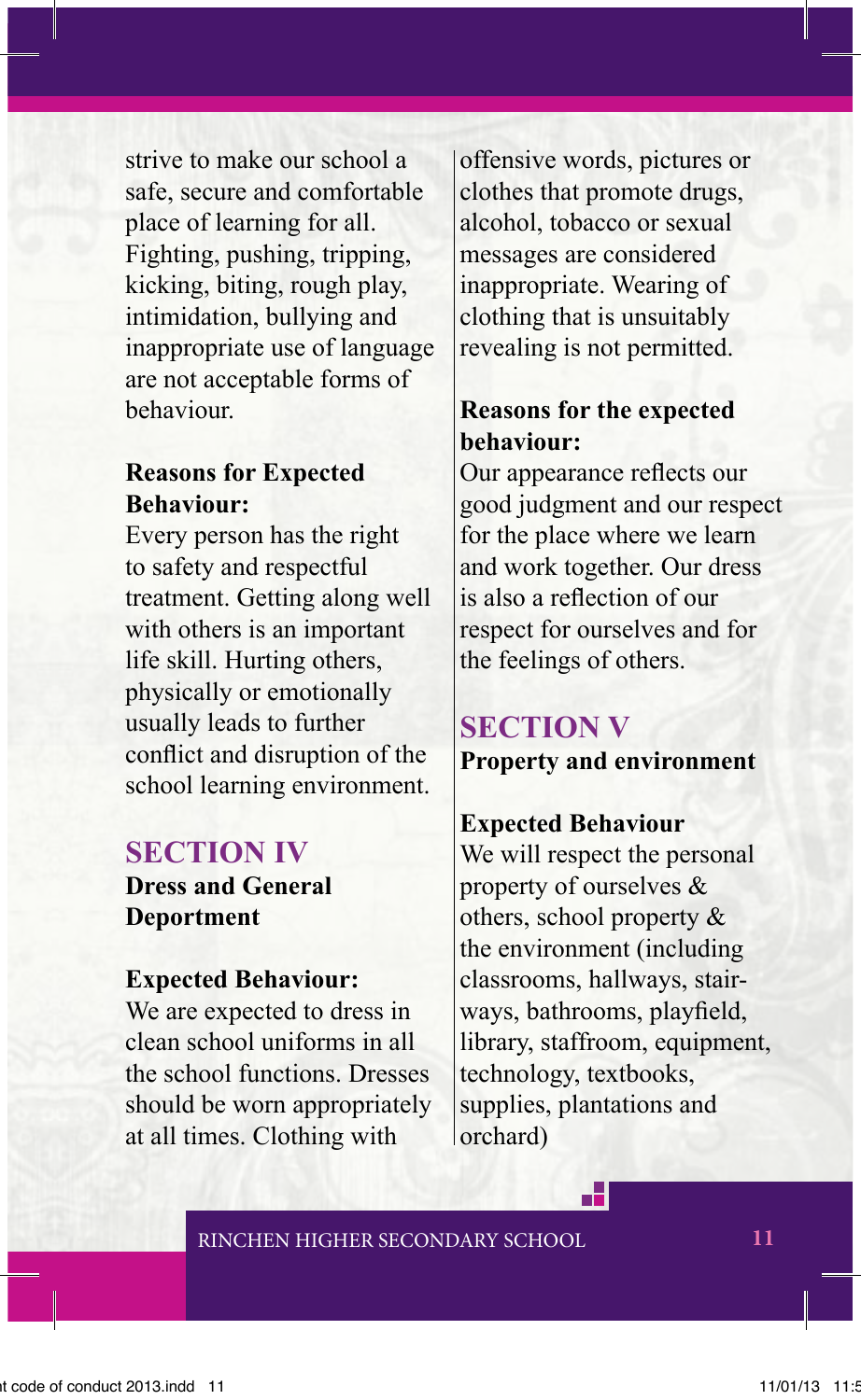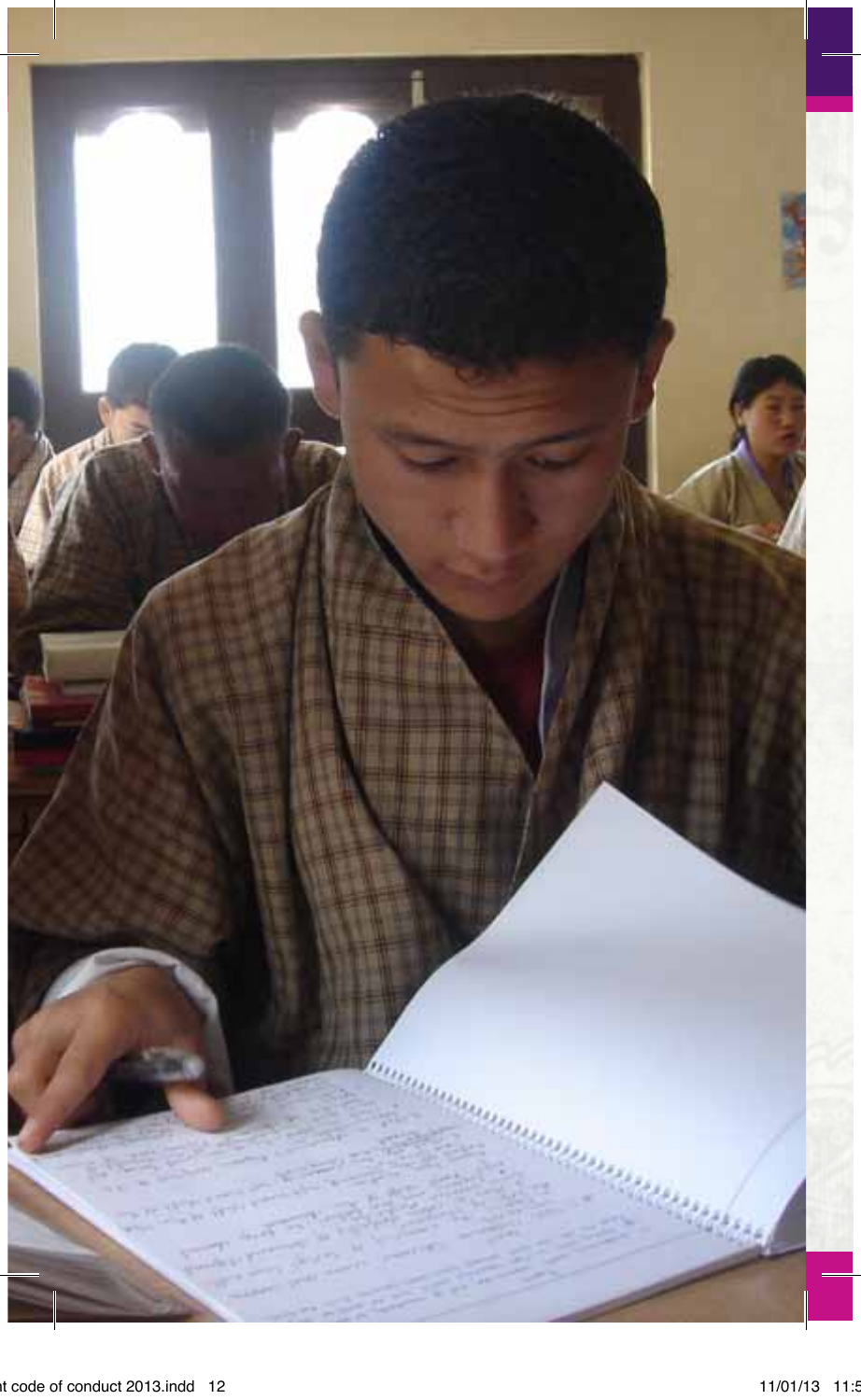# **Reasons for the expected Behaviour:**

By displaying care for our school property we display pride in our school community and ensure that our property and facilities will remain in good condition for our use in the future and be available for use by those who follow us. The property of others must be respected just as we would want others to respect our property.

# **SECTION VI**

**Movement in and on school property**

## **Expected Behaviour:**

We are expected to move quietly and in safe, respectful and orderly manner through the hallways and on the stairs.

# **Reasons for Expected Behaviour**

These expectations are necessary for security, order and to ensure the students are safe during the school day. We are responsible not to disrupt

others through unnecessary noise.

# **SECTION VII Personal Honesty**

# **Expected Behaviour**

We are expected to be honest in our relations with all others including students and staff. Lying, stealing and cheating are forms of dishonesty and as such are forms of dishonesty and as such are unacceptable behaviours. We are expected to submit work that is original and represents our own best efforts.

# **Reasons for Expected Behaviour:**

We will benefit from our relations with others only by open and honest in what we say and do. Dishonesty in our words or actions or written work has negative effect on our reputations and that of our school.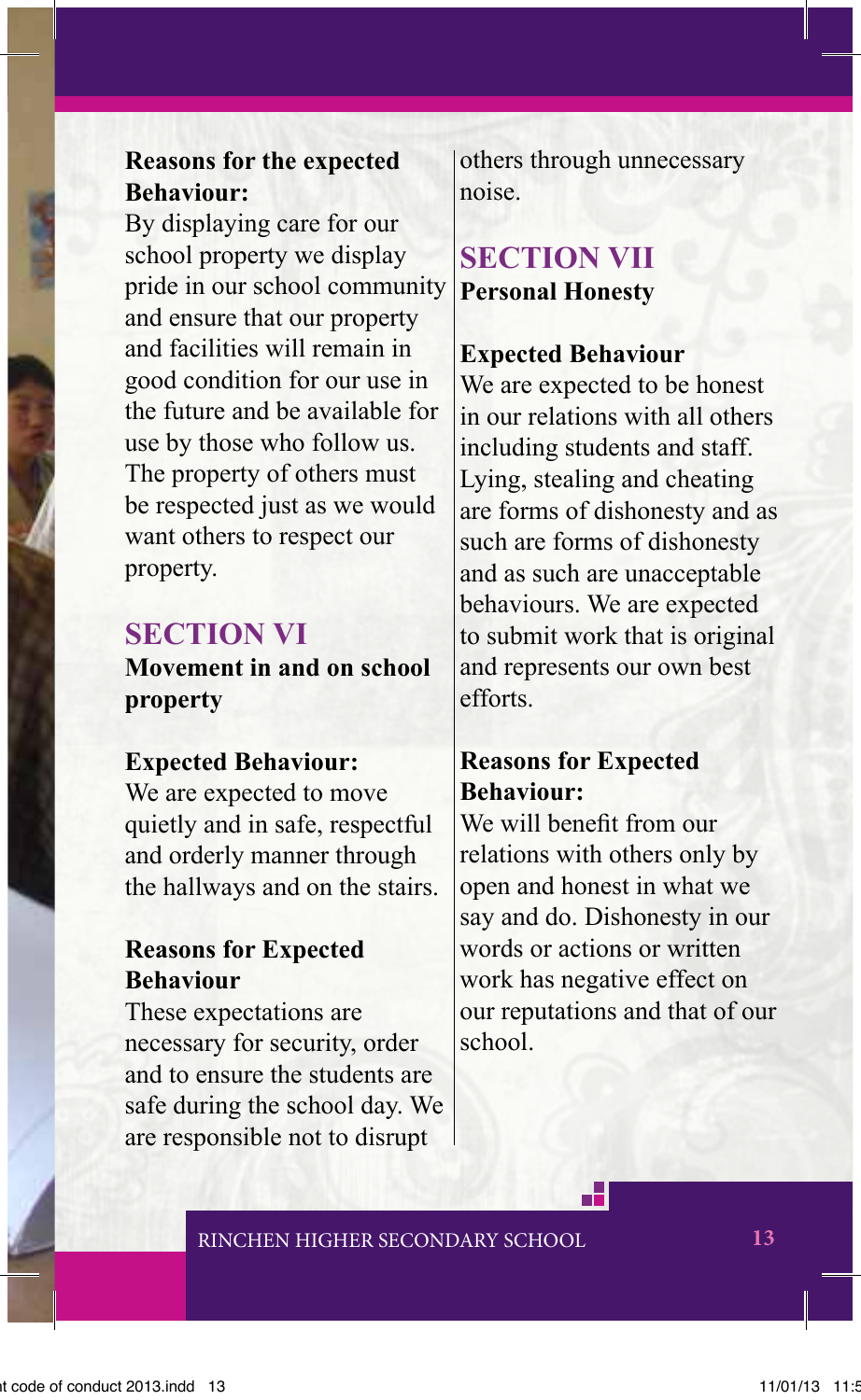# **Procedures of school trials on all the offences**

- 1. The school shall make independent decision in the exercise of its code of conduct.
- 2. All the students are equal under this code of conduct and are entitled to equal and effective protection.
- 3. Every child is entitled to proper hearing of the case impartially.
- 4. Hearing in the school shall be of two types
	- a. Higher: Dealt by the principal/committee of two or more teachers and parents concerned
	- b. Lower: Dealt by individual teachers
- 5. School Administration shall have the jurisdiction to all the offences that has school relevance.
- 6. The following courses shall be employed in the proceedings:
	- a. Affidavit from the person – statement
- b. Oral deposition by the offender
- c. Written or oral interrogation
- d. Deposition by witness
- e. Evidences will be collected
- f. School investigation and inquiry will be carried out if needed
- 7. The offenders may rebuttal if required.
- 8. Cross examination may be carried out.
- 9. Award and sanctions will be accorded.
- 10. School shall prosecute the offender for the breach of any code of conduct.

# **Classification of Offence**

For the purpose of this Code of Conduct, the classes of offences shall be as categorized as follows:

# **A Degree Offence**

Maximum and severe misconduct that has very close propinquity to civil and criminal offences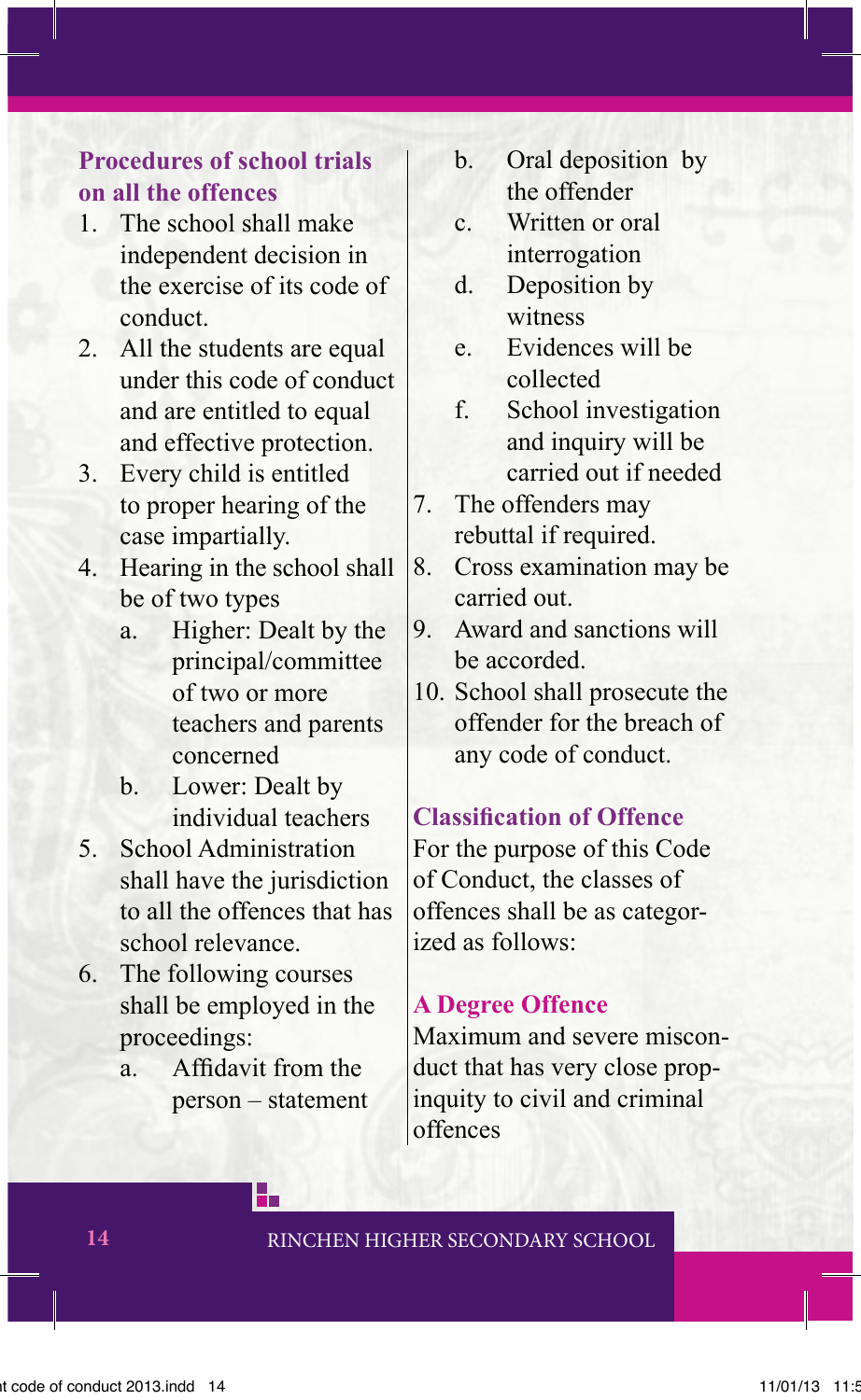**B Degree Offence** More than average misconduct

**C** Degree Offence Average misconduct

**D** Degree Offence Petty misconduct

**E Degree Offence** Simple violation of rules

# **Graduated list of sanctions**

- 1. Verbal reprimand
- 2. Counseling
- 3. Instant behavioural modification
- 4. Document censoring
- 5. Reminder of the rules
- 6. Discussion of possible consequences
- 7. Frisking
- 8. Confiscation
- 9. Detention with work
- 10. Recording the offences
- 11. Loss of participation and privileges/deprivation
- 12. Physical reprimand
- 13. Warning
- 14. Making financial restitution/replacement
- 15. Submission of statement
- 16. Conference with parent/ guardian through telephone or person
- 17. With holding of results/ documents
- 18. Loss of position
- 19. Destruction of confiscated items
- 20. Barring from exams/test
- 21. Out of school suspension
- 22. Termination of registration
- 23. Expulsion
- 24. Report to Police

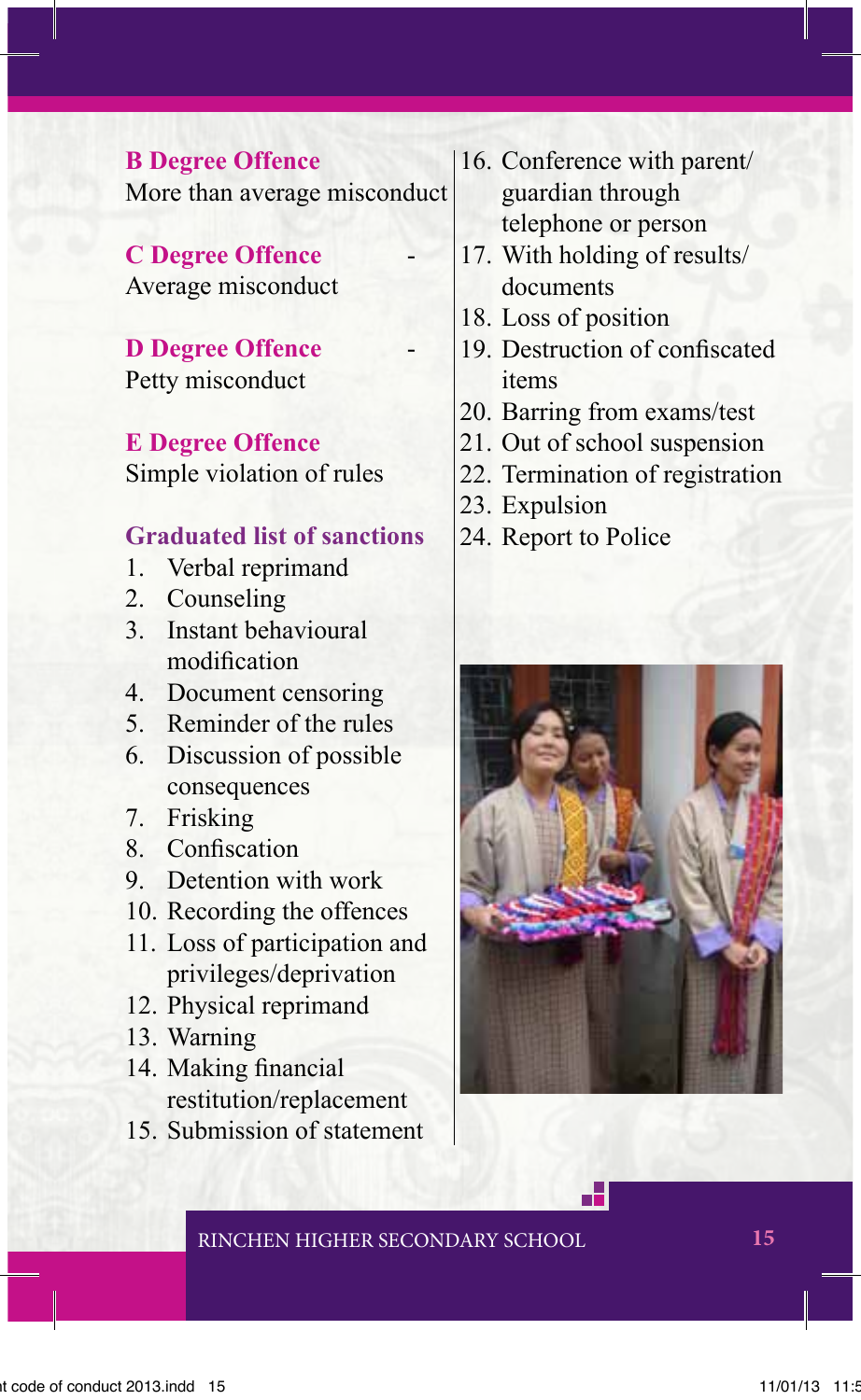| Category | Offences                                                   | <b>Sanctions</b>                                       |
|----------|------------------------------------------------------------|--------------------------------------------------------|
| A Degree | Obstruction of marital condi-<br>tion (if reported)        | Document censoring                                     |
|          | Carrying weapons                                           | Frisking                                               |
|          | Trafficking of drugs                                       | Out of school suspension                               |
|          | Apprehended by police                                      | Detention with work                                    |
|          | Gang fights                                                | Making financial restitution/<br>replacement           |
|          | Use of drugs                                               | Submission of statement                                |
|          | Forming groups with ulterior<br>motives                    | Conference with parent/<br>guardian (telephone/person) |
|          | Indication of pregnancy                                    | Loss of participation and<br>privileges/deprivation    |
|          | Theft of exam question<br>papers                           | Physical reprimand                                     |
|          | Revolt against school admin-<br>istration and the teachers | Expulsion                                              |
|          | Impersonation to take away<br>important school documents   | Loss of position                                       |
|          | Inadequate class attendance                                | Report to Police                                       |
|          | Non-payment of school fee                                  | Confiscation                                           |
|          | Tampering on any school<br>documents                       | Destruction of confiscated<br>items                    |
|          | Repeating the offences of B<br>Degree                      | Barring from exams/test                                |
|          |                                                            | With holding of results/<br>documents                  |
|          |                                                            | Termination of registration                            |
|          |                                                            | Recording the offences                                 |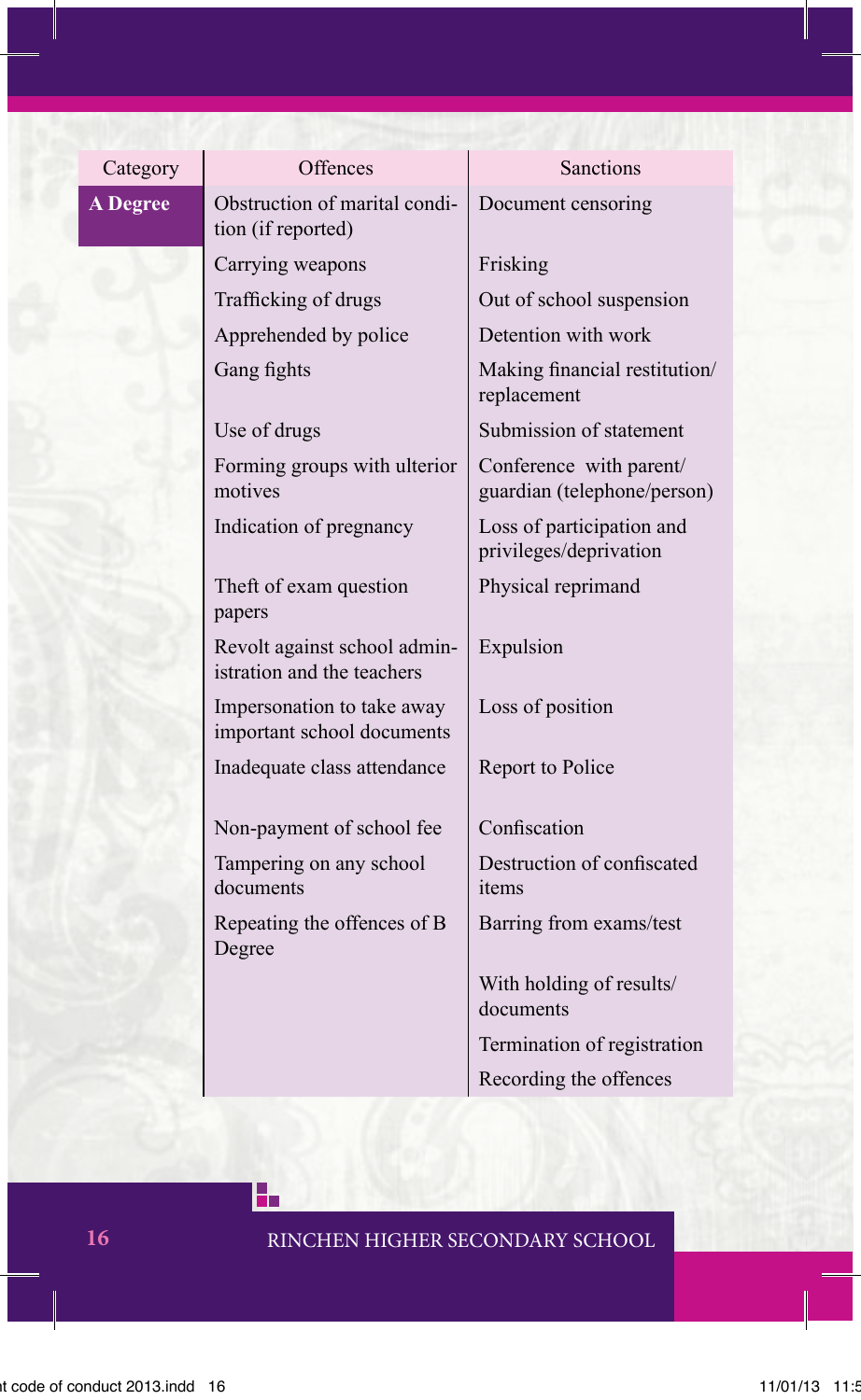# Category | Offences | Sanctions

**B Degree** Unhealthy relationship between two opposite sexes (if reported)

Found in possession of pornographic pictures/literatures

Found in possession of M/ Phones/i-pods/ electronic gadgets

Use of alcohol products Counseling

Use of tobacco products | Loss of position

Gambling of any sort In-school suspension

Instigating somebody to use any addictive substances

Failing to summon the registered guardians when asked

Forgery in any school related documents

Disrespect to school uniform | Conference with parent/

Passing audacious remarks to the teachers

Unapproved picnics/trips involving class/groups from the school

Frisking

Truancy and bunking Final reminder of the rules Discussion of possible consequences Verbal reprimand

Revolt against captains | Out of school suspension

Detention with work

Making financial restitution/ replacement

Submission of statement

guardian (telephone/person)

Accomplice in drug use | Loss of participation and privileges/deprivation

Physical reprimand

Fights Imposition Confiscation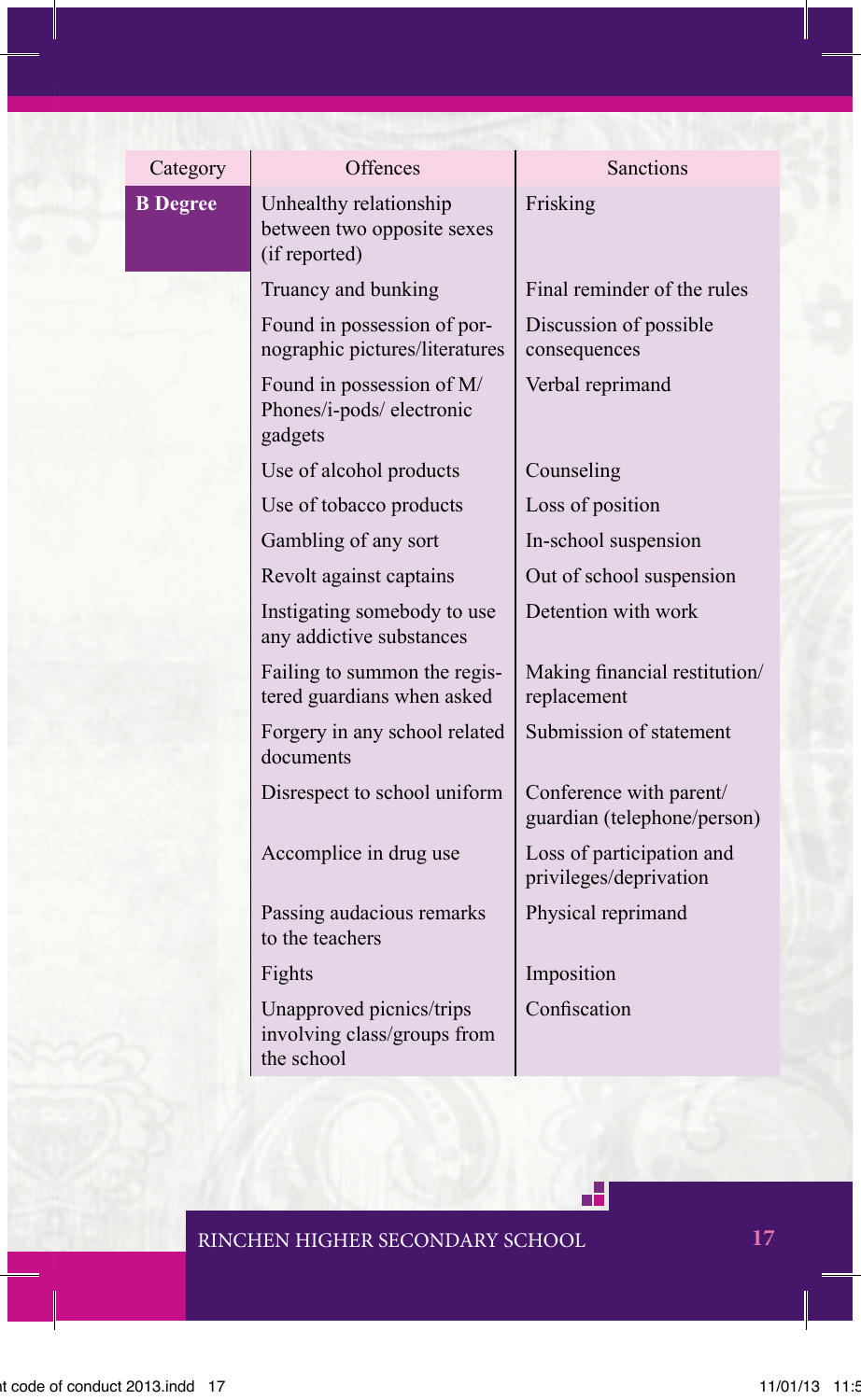| Category        | Offences                                                   | <b>Sanctions</b>                                       |
|-----------------|------------------------------------------------------------|--------------------------------------------------------|
|                 | Use of school's name for<br>ulterior motive                | Destruction of confiscated<br>items                    |
|                 | <b>Black mailing</b>                                       | Public apology                                         |
|                 | Rioting/slogan                                             | Last warning                                           |
|                 | Bullying/Ragging/harass-<br>ment                           | Recording the offences                                 |
|                 | Offence against culture and<br>tradition                   |                                                        |
|                 | Trespassing                                                |                                                        |
|                 | Defamation of the school                                   |                                                        |
|                 | Repeating the offences of C<br>Degree                      |                                                        |
|                 |                                                            |                                                        |
| <b>C</b> Degree | Use of make ups and cos-<br>metics                         | Frisking                                               |
|                 | Improper hair styles and<br>colour                         | Reminder of the rules                                  |
|                 | Improper dress code/rachus<br>and kabneys                  | Discussion of possible<br>consequences                 |
|                 | Failure to report the offence                              | Verbal reprimand                                       |
|                 | Use of tattoos and undesir-<br>able writings on the bodies | Counseling                                             |
|                 | Ouarrels                                                   | In-school suspension                                   |
|                 | Chewing of Doma and any<br>such products                   | Detention with work                                    |
|                 | Offensive lies                                             | Making financial restitution/<br>replacement           |
|                 | Late reporting (in days)                                   | Submission of statement                                |
|                 | Absenteeism from the school<br>activity                    | Conference with parent/<br>guardian (telephone/person) |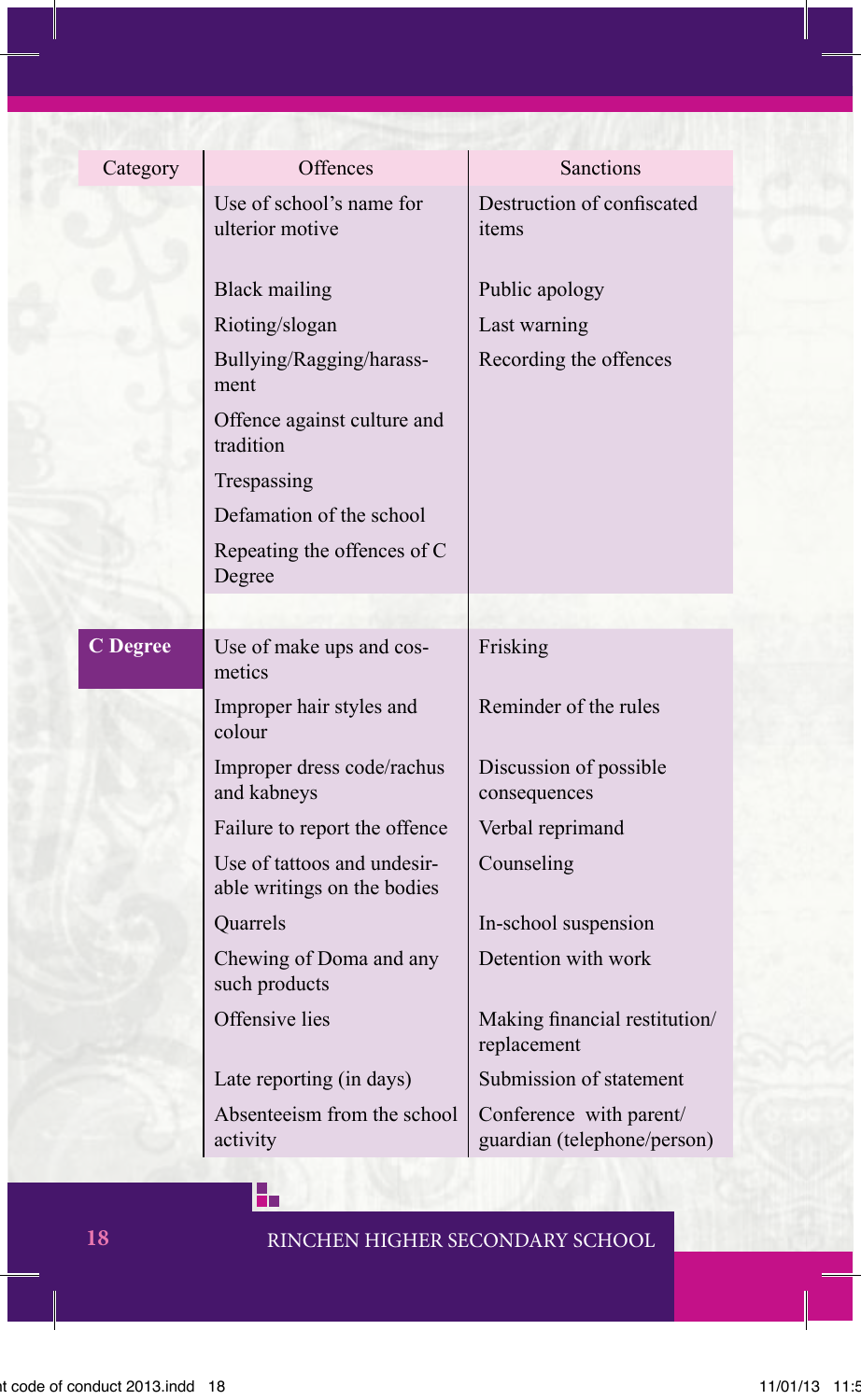### Category | Offences | Sanctions

Inappropriate sports discipline

Browsing of restricted websites

Not returning any loaned school properties in time

Misuse of school facilities | Imposition

Misuse of school facilities | Public apology

Late submission of assignments

Abuse of the ethics in examination

Non-attendance of any tests and exams

Defamation of the person

Property vandalism (depends on the severity)

Unapproved Leave

Repeating the offences of D Degree

**D Degree** Use of derogatory remarks with each other

> Not bringing school bags/ID Cards/Diary/books

Cat calling/Eve teasing Verbal reprimand

Loss of participation and privileges/deprivation Physical reprimand

Instant behavioural modification

Graffiti Confiscation

Indecent exposure Destruction of confiscated items

Recording the offences

### Frisking

Reminder of the rules

School Language Default | Discussion of possible consequences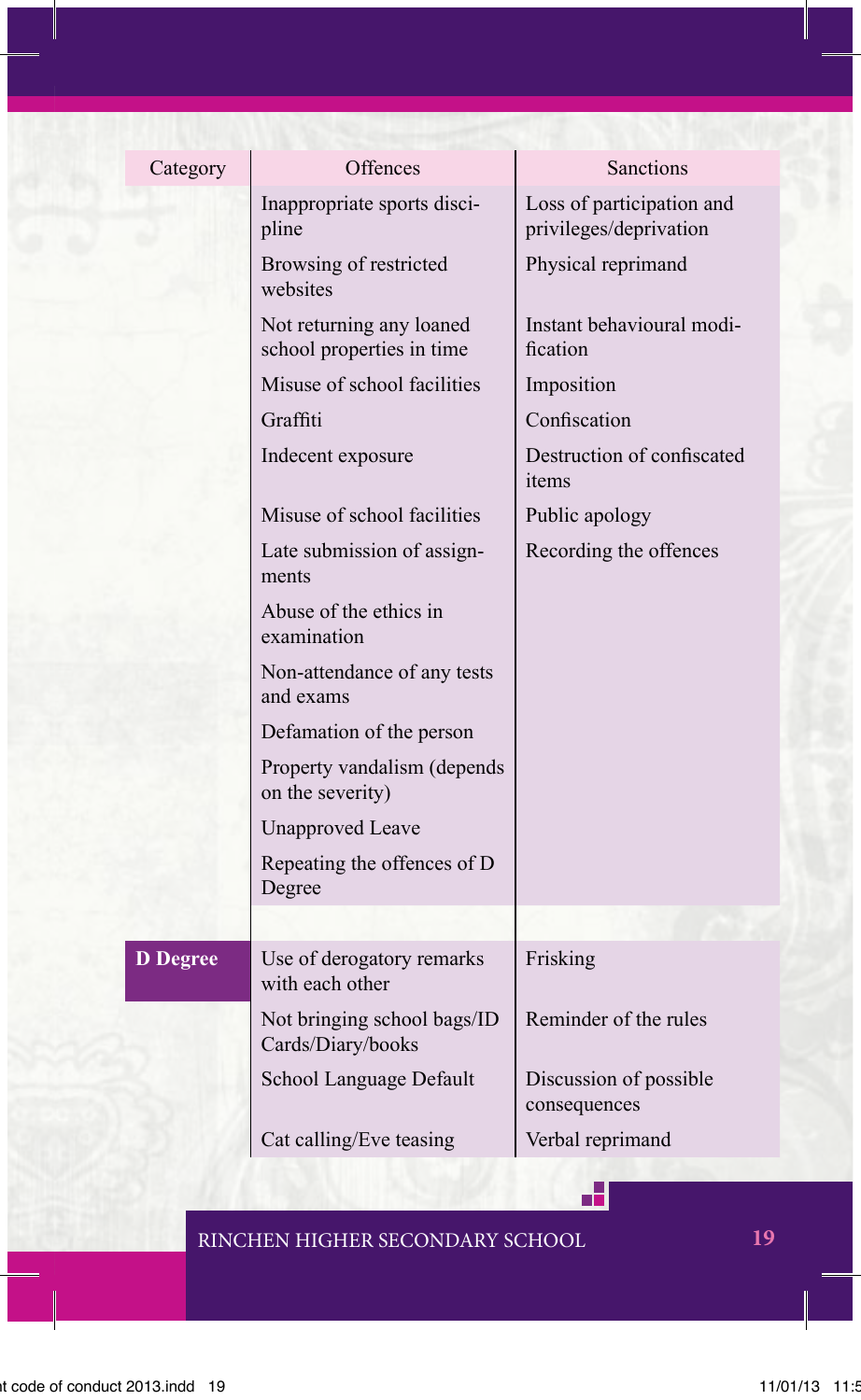| Category        | Offences                                                                                                                                | <b>Sanctions</b>                                       |  |
|-----------------|-----------------------------------------------------------------------------------------------------------------------------------------|--------------------------------------------------------|--|
|                 | Use of unauthorized external<br>drive                                                                                                   | Counseling                                             |  |
|                 | Refusal to attend the ex-<br>tended activities                                                                                          | Detention with work                                    |  |
|                 | Unapproved out of school<br>participation                                                                                               | Making financial restitution/<br>replacement           |  |
|                 | Repeating the offences of E<br>Degree                                                                                                   | Submission of statement                                |  |
|                 |                                                                                                                                         | Conference with parent/<br>guardian (telephone/person) |  |
|                 |                                                                                                                                         | Loss of participation and<br>privileges/deprivation    |  |
|                 |                                                                                                                                         | Instant behavioural modi-<br>fication                  |  |
|                 |                                                                                                                                         | Confiscation                                           |  |
|                 |                                                                                                                                         | Destruction of confiscated<br>items                    |  |
|                 |                                                                                                                                         | Recording the offences                                 |  |
|                 |                                                                                                                                         |                                                        |  |
| <b>E</b> Degree | Yelling, Shouting                                                                                                                       | Frisking                                               |  |
|                 | Bringing junk foods                                                                                                                     | Reminder of the rules                                  |  |
|                 | Unapproved visit of toilet<br>during learning time                                                                                      | Discussion of possible<br>consequences                 |  |
|                 | Repeated mischievous acts<br>(disturbing the class, random<br>movement, throwing pallets,<br>spitting, sleeping and litter-<br>ing etc) | Warning                                                |  |
|                 | Inappropriate class-room<br>behavior/response                                                                                           | Verbal reprimand                                       |  |
|                 | Late reporting (less than<br>hour)                                                                                                      | Counseling                                             |  |
|                 |                                                                                                                                         |                                                        |  |
|                 |                                                                                                                                         |                                                        |  |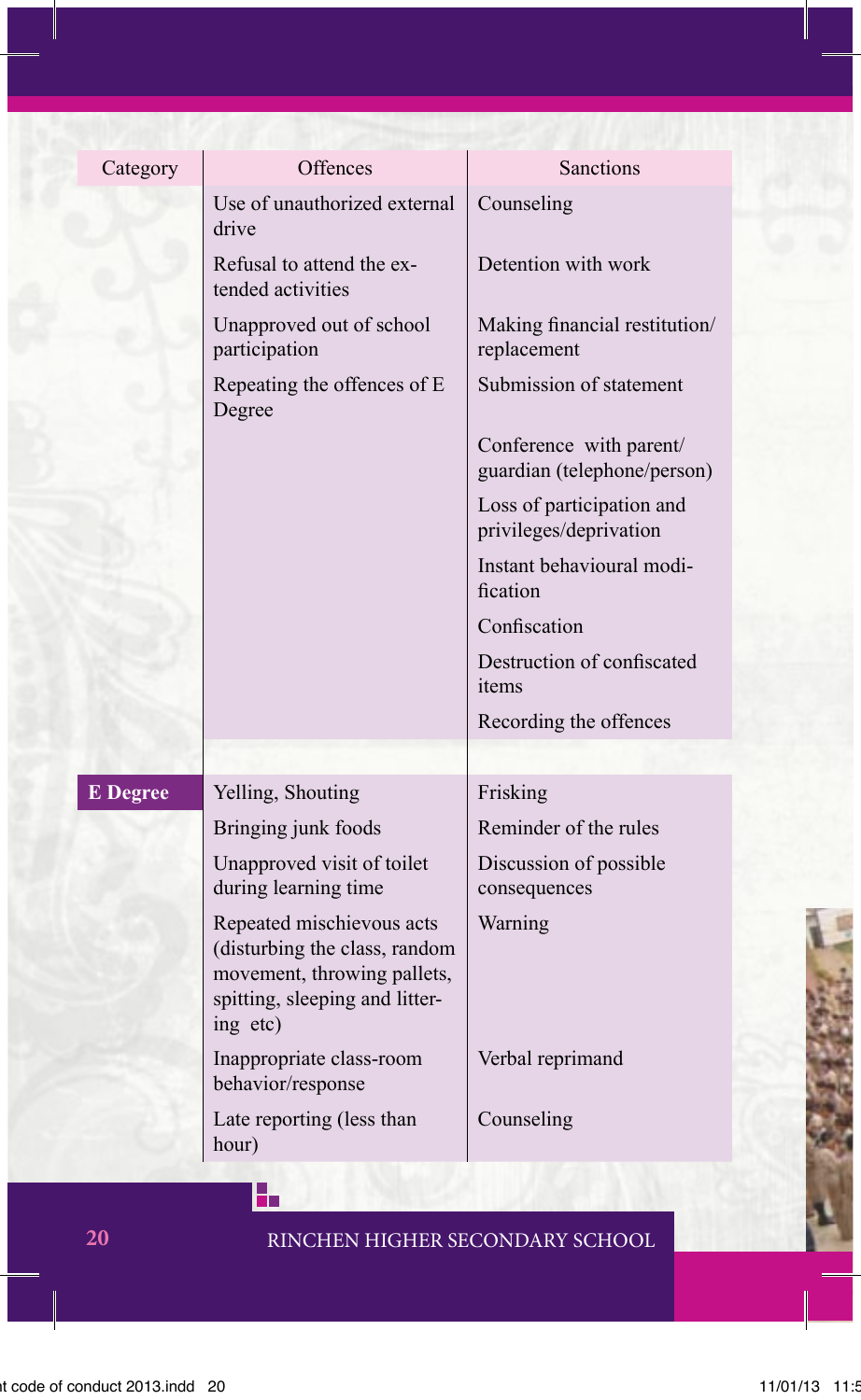| Category | <b>Offences</b> | <b>Sanctions</b>                                    |
|----------|-----------------|-----------------------------------------------------|
|          |                 | Making financial restitution/<br>replacement        |
|          |                 | Loss of participation and<br>privileges/deprivation |
|          |                 | Instant behavioural modi-<br>fication               |
|          |                 | Confiscation                                        |
|          |                 | Destroy the confiscated<br>items                    |

# **Conclusion**

This code of conduct shall be enforced with effect from 2011 academic session. The text shall have addition, variations or repeal with the change of situations. Change or repeal shall be endorsed with general meeting with SMB and staff along with students' representatives. In case of any conflict in the interpretations, the interpretation of the school administration shall remain final.

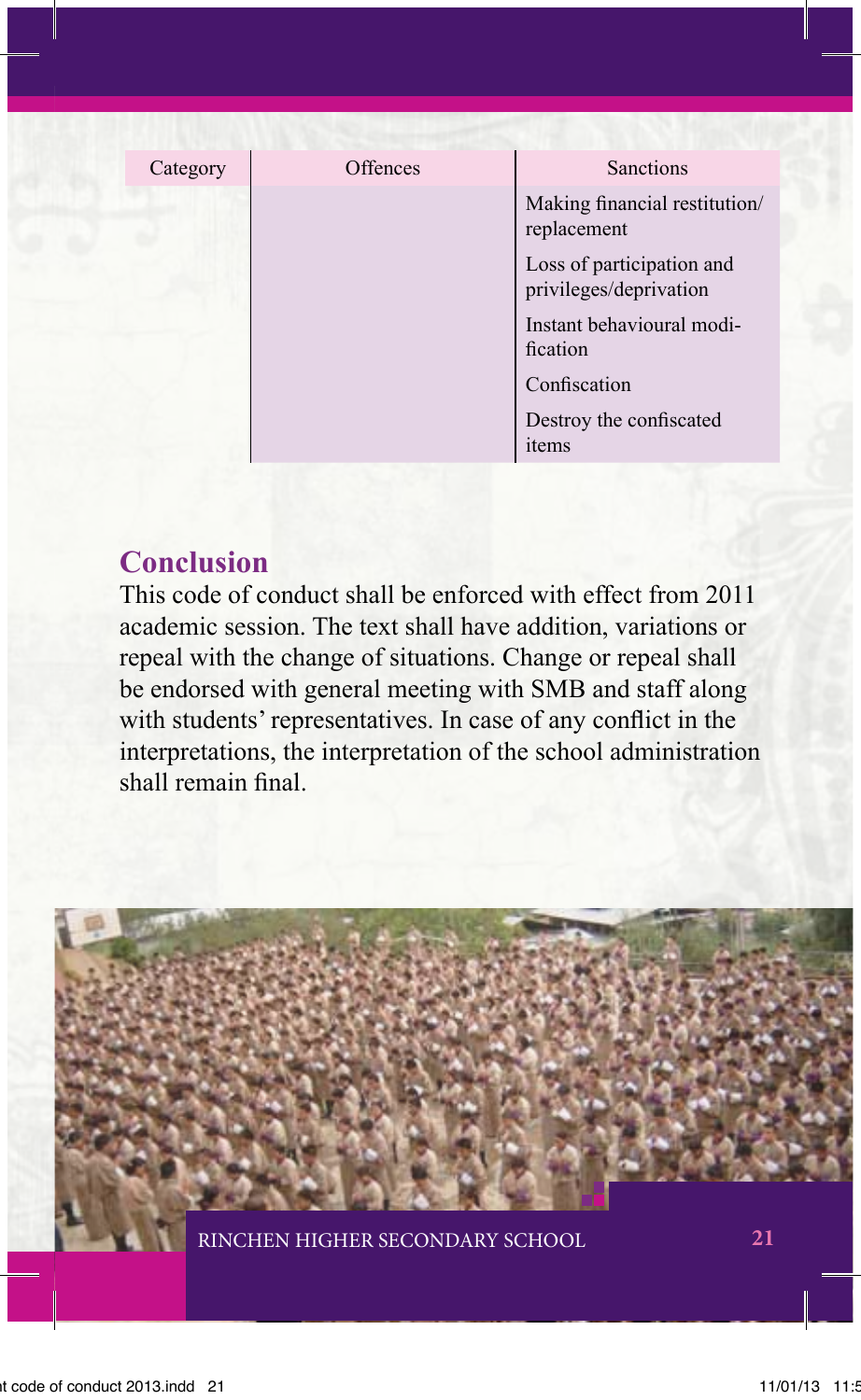# UNDERTAKING by the CHILD

I do hereby confirm that I have read all the rules governing my stay in this school and have fully understood them including the implications and consequences of deviating from them. I, ………………………………. Class ………. hereby accept to abide by entire contents of students' code of conduct.

| Signature | ۰<br>$\sim$ |
|-----------|-------------|
| Date      | ۰           |

# UNDERTAKING by the PARENTS/GUARDIANS

| hereby have read all the contents of "Student's Code of   |
|-----------------------------------------------------------|
| Conduct". I have understood the entire content and hereby |
| agree that I shall have no objection if my child is dealt |
| with by proceedings under Rinchen HSS Students Code of    |
| Conduct in case he/she has not abided by rules.           |
|                                                           |
|                                                           |

| Signature | $\bullet$                       |  |
|-----------|---------------------------------|--|
| Date      |                                 |  |
|           |                                 |  |
|           | 52                              |  |
| 22        | RINCHEN HIGHER SECONDARY SCHOOL |  |
|           |                                 |  |
|           |                                 |  |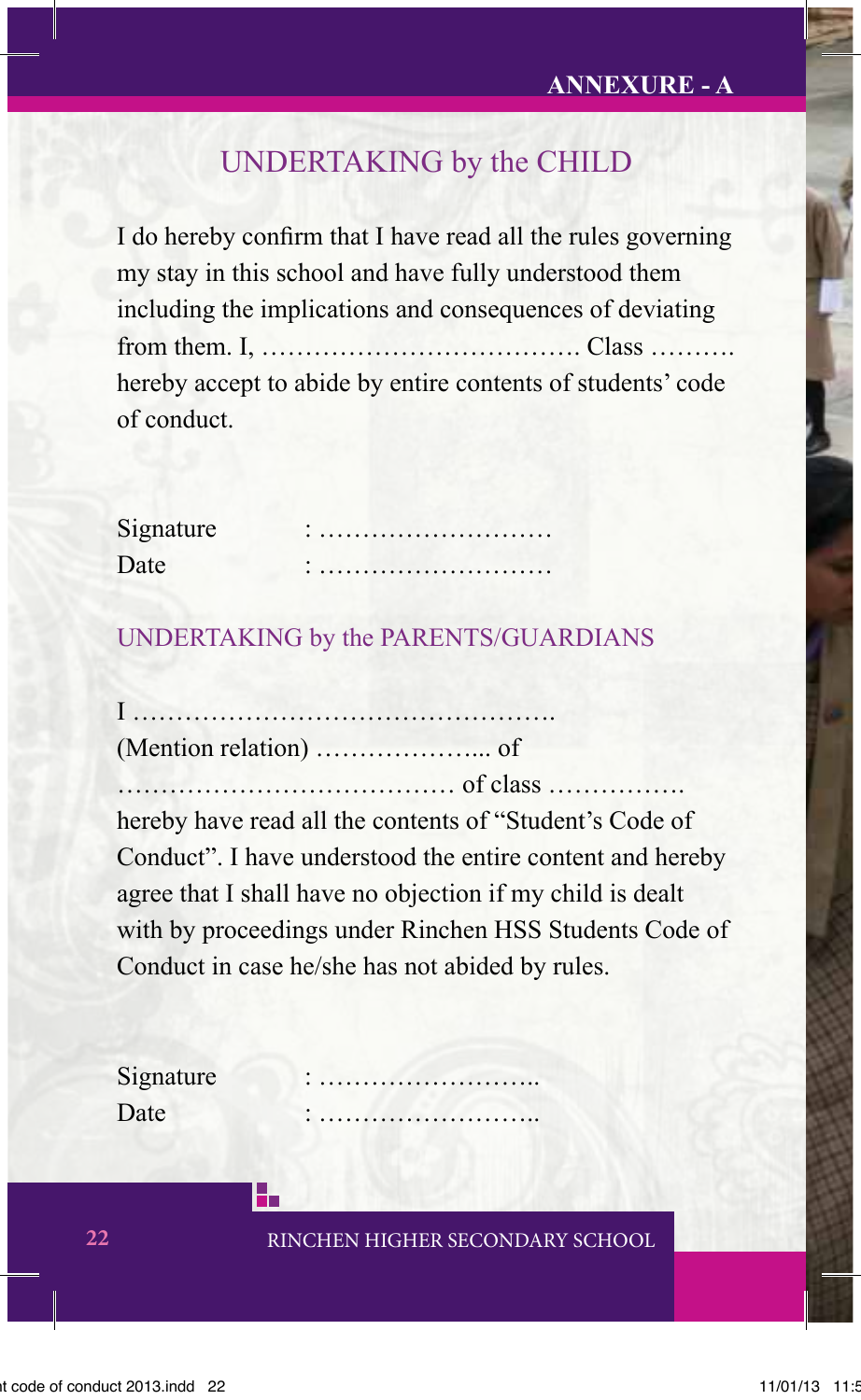